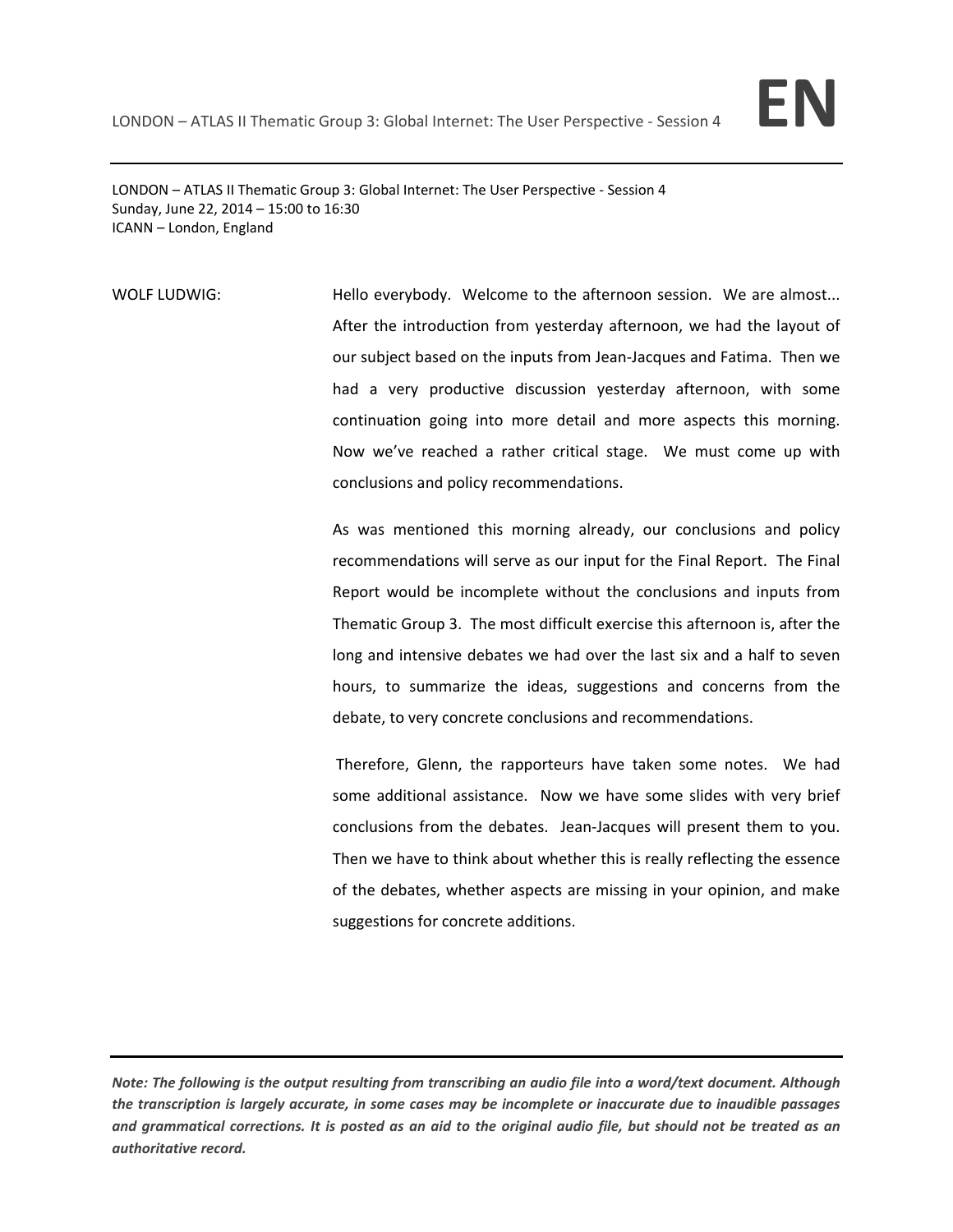With the process and procedure now understood, we have one and a half hours, or even less, for this debate. We should try to be as precise as possible. Jean‐Jacques, can you start with the first slides and notes?

JEAN-JACQUES SUBRENAT: Since things are turning out this way, I'll do my best. I think the purpose of our exercise now is to get a general contribution from all participants here, and via remote participation, to the actual wording of part of what will become the report, and perhaps recommendation from this Thematic Group to the upper level, which is the Chair of the ALAC.

> All this would be fed into the ATLAS II process as a result of our work over one and a half, or two days. I can only try to act as a facilitator by pointing out certain things which, because of my experience perhaps, have some relevance. It's really you who are to make the major contribution. On issue two, which I hope will come online soon…

- WOLF LUDWIG: Jean-Jacques, can you elaborate on the drafts you've already... On the substance?
- JEAN-JACQUES SUBRENAT: On the substance of issue number two? Since you can't see it, perhaps you'll forgive me for reading it out to you. Issue number two: "There are differences between developed and developing countries for the end user, in terms of..." There already I have a small problem with the terminology that's used here. I would suggest… There are differences between emerging economies and other economies for the…

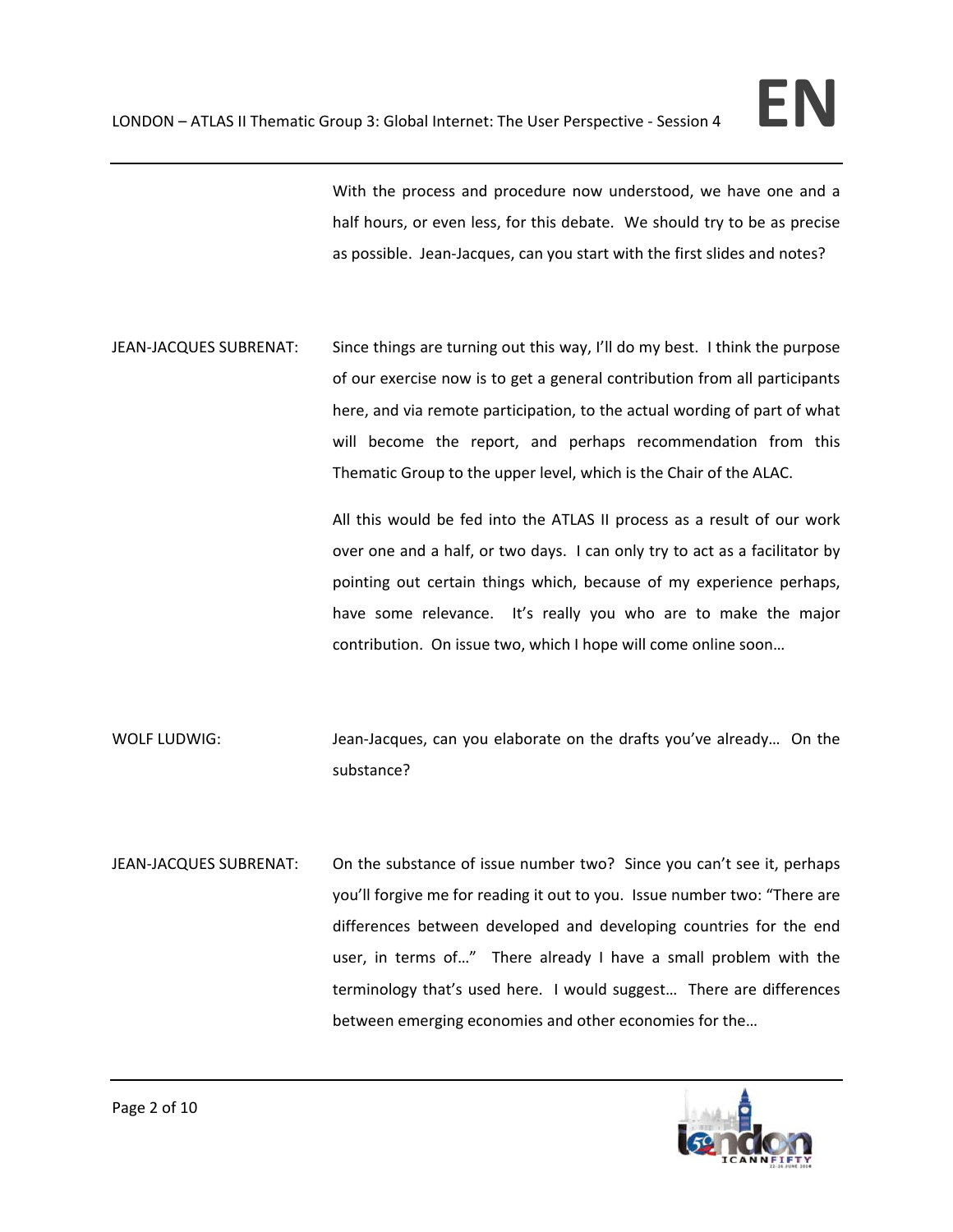What's an end user? I call it the general Internet user. Never mind. You'll see whether you want to change that or not. "In terms of: infrastructure, access, especially bandwidth, accessibility, for example for persons with disability, costs and quality of services, and commercial agreements, that is for example between access and content providers and governments."

The second point there is: "These differences affect end users in terms of online activities, creation of local content and innovation, online literacy." Now, before I turn the floor over to you, I want to make a personal remark. All this is true. All this is accurate, apart from perhaps the vocabulary, but it's static. I don't think it'll represent a true contribution of this Working Group or TG, because it's just a description.

It doesn't say what we expect from this and where we want to go. Perhaps you could input from that point of view as well, as we go along in looking at issue number two. There's one point not mentioned here, and that I personally consider of high importance. That's the input from Aziz earlier today. That's to say that all these elements – infrastructure, accessibility, cost and quality of services, commercial agreements, etcetera – are all important.

By the way, I'd add the contribution from our friend from Armenia, who said what about local content and the education to make that possible? Well, all these elements have to be seen together in a holistic way, to make sense. Some people told us today that in some cases there are countries where every child is given a computer. Okay, that sounds great, but then what about access? Is that guaranteed? What about content?

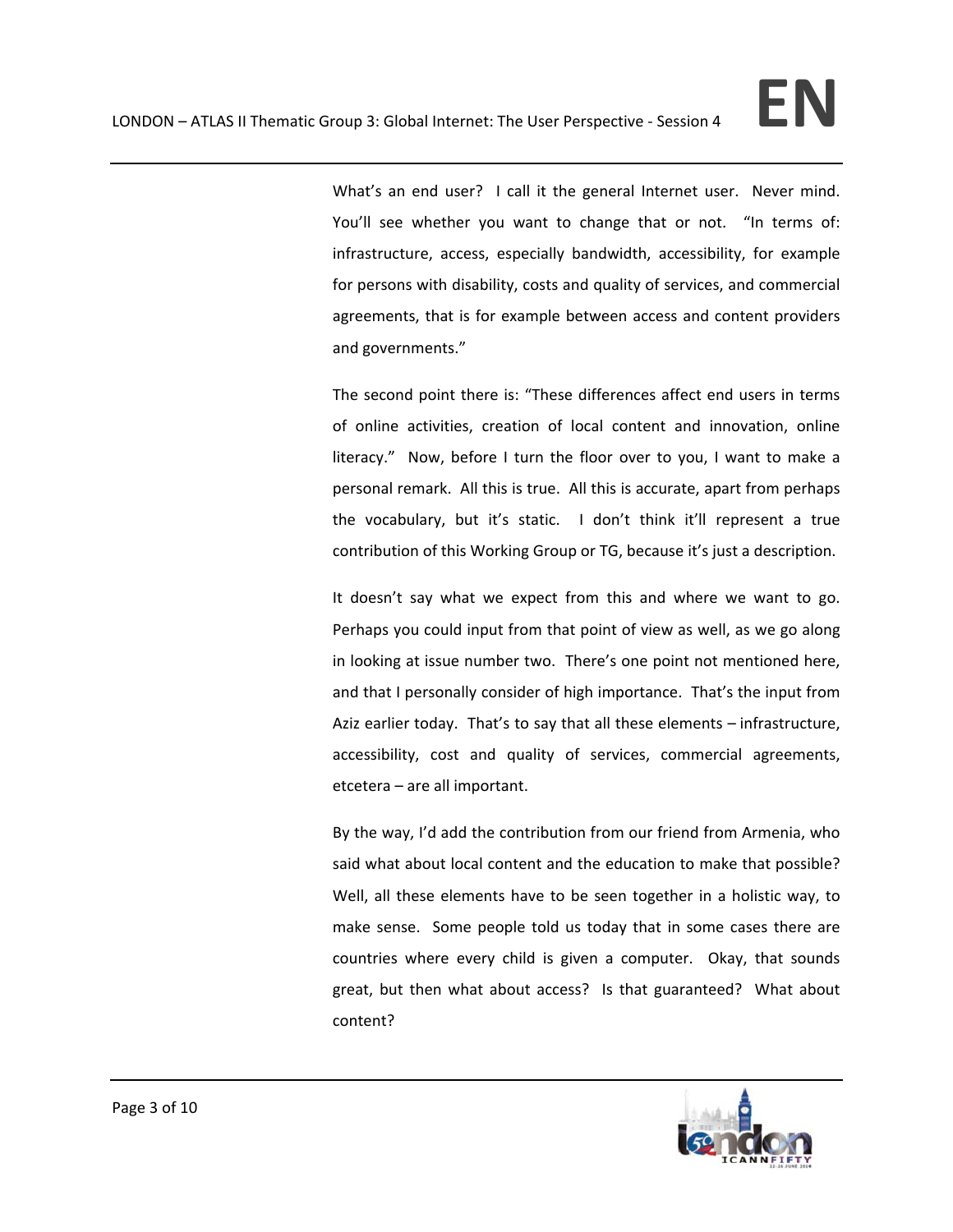Are they going to see "101 Dalmatians" for the hundred‐and‐first time in their lives, at the age of five? Is that education? Is it culture? No, it's entertainment. There's no doubt. There are real questions, and this I would suggest that we add, and that's a sentence to underline the necessity to have a holistic approach to these sector concerns, which are all legitimate of course – access, accessibility, etcetera.

We also need to underline the user requirement for a holistic solution and a holistic approach, by institutions, by governments, by ICANN, by others. These differences affect end users in terms of online activities, creation of local content and innovation, online literacy. I think that's indisputable. That is true. That I wouldn't touch, except perhaps to elaborate on that. The wording is okay, I think.

That was what I could do in a improvised way, Gunela and Wolf, to keep the crowd busy, to keep the children at home quiet. I'm afraid I can't last 15 minutes like that, so you'll have to do something radical!

WOLF LUDWIG: Thanks for this. I hope we'll now have the first slides to be reviewed and discussed with you. Okay. You see here part two. The draft of part one is still in process, so we'll now restart with part two, and come back to the first part later. Now I have a critical look on the text. Does it reflect the process of our discussions? Surely not in all details, of course. You cannot on two or three slides comprise a discussion of six hours.

> Now it's the essential aspects and points. If you have a close look together with the language modifications already suggested by Jean‐ Jacques, to avoid terms like "developed" and "underdeveloped"

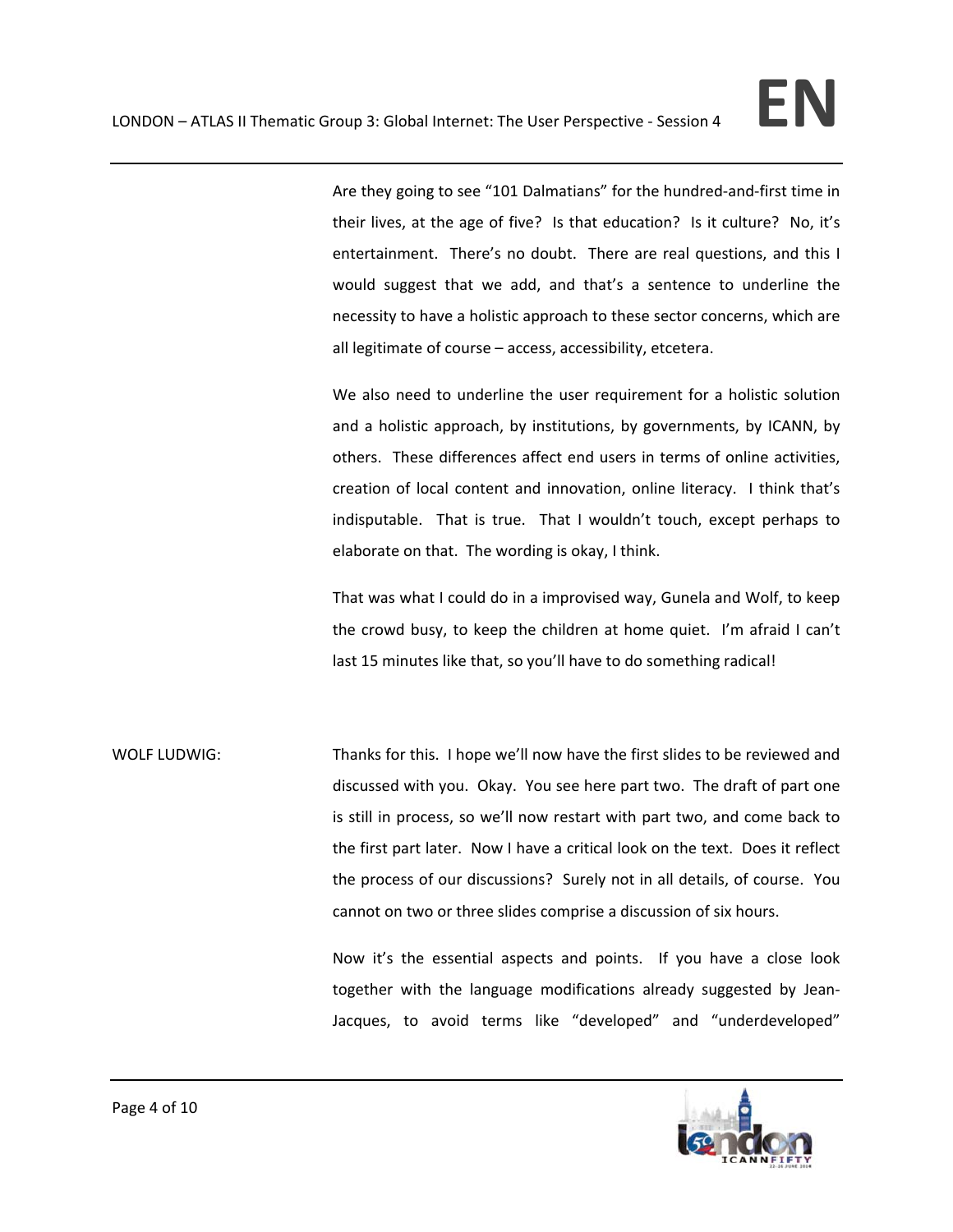

etcetera… Just a moment. Here we are again. This makes the whole process… Here we are again. Okay. Can we go back to last…? Yes, this one.

Any comments, suggestions, from your side? Are there any comments? Does anybody want to comment on this? You are all satisfied… Okay. I would have been surprised, Sergio. Go ahead.

SERGIO SALINAS PORTO: I am proactive, Wolf, that's why. I'm from Argentina. I heard Jean-Jacques and I'd like to make some comments. First of all, I think it's okay not to use "developed" and "developing" but "emerging" countries. Secondly, we talked about digital literacy. Instead of using "digital literacy" I would say "digital appropriation" because we take apprise, which we already have, digital ownership.

> We take ownership of that right, the right to use new technologies. I'd like to use "digital ownership", and not "digital literacy", if possible. Thank you very much.

- WOLF LUDWIG: The next comment is on the right side, and then we come to Pastor Peters.
- AIDA NOBLIA: I am from Uruguay. The program we have is not just a program in which we give computers to children. It's a training and education program. It's a comprehensive program that includes education training. We give computers to children as part of the whole program. We train children

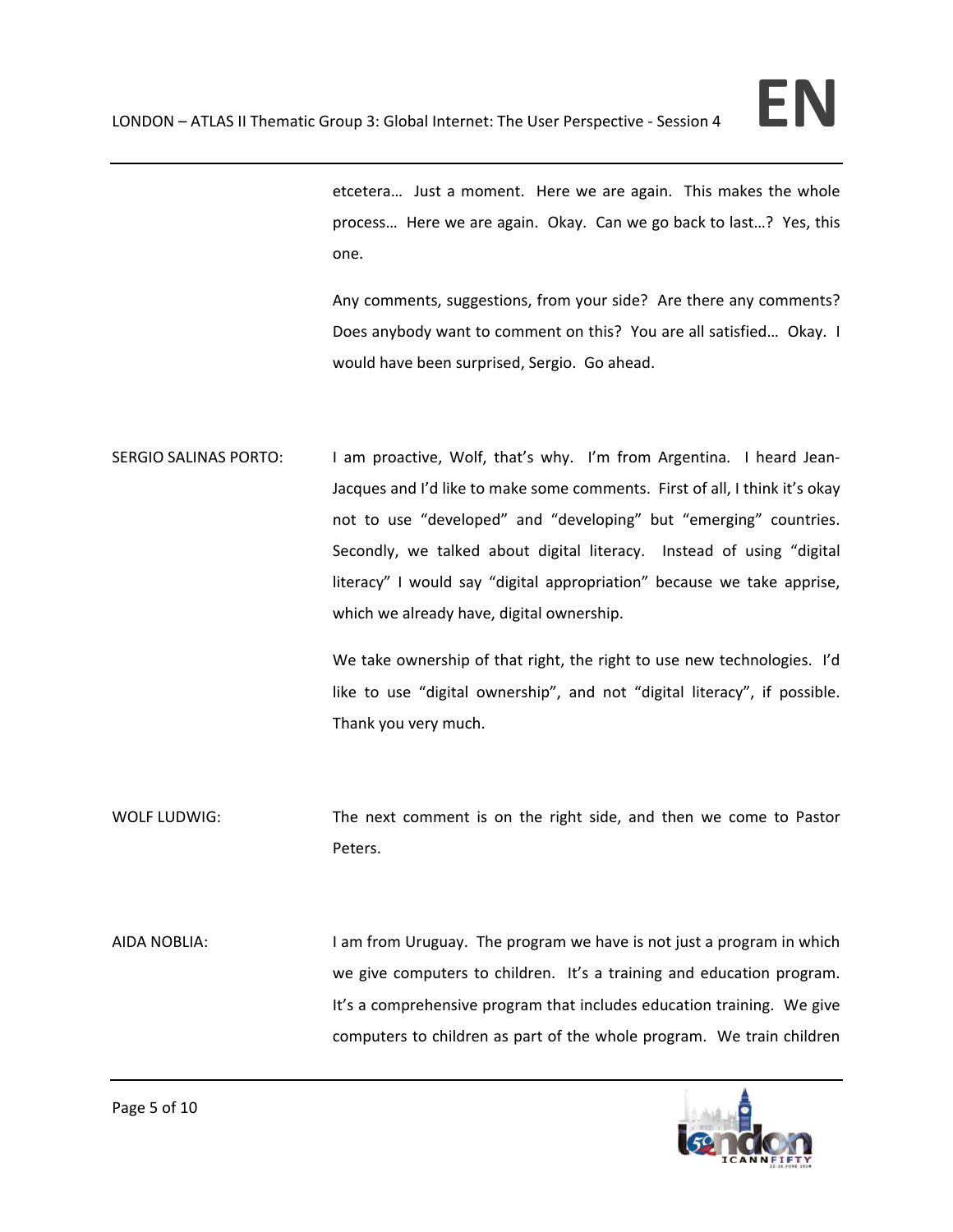and teachers, so education and training is part of the whole program. It reaches and influences the families, because we teach children, and their families learn through the children.

It's a global and comprehensive program. It's not just giving away computers. I'd like this to be clarified, because it's a global program. It doesn't only include giving computers to children. It's a program that includes training and new technologies, which includes giving computers, as part of the whole program.

- WOLF LUDWIG: …Asking for concrete formulations. We cannot go into details. We cannot make case studies and case listings. We must come up with a recommendation.
- AIDA NOBLIA: The program is about training and education, that includes giving computers to participants. This is what I'd suggest correcting.

WOLF LUDWIG: Cuick remark directly from Jean-Jacques?

JEAN‐JACQUES SUBRENAT: I'd like to make clear that when I mentioned providing a computer to each child, I wasn't thinking of any country in particular. I didn't look at the screen. I was thinking about the whole floor of the conversation for the last two days. I wasn't thinking about you or your country.

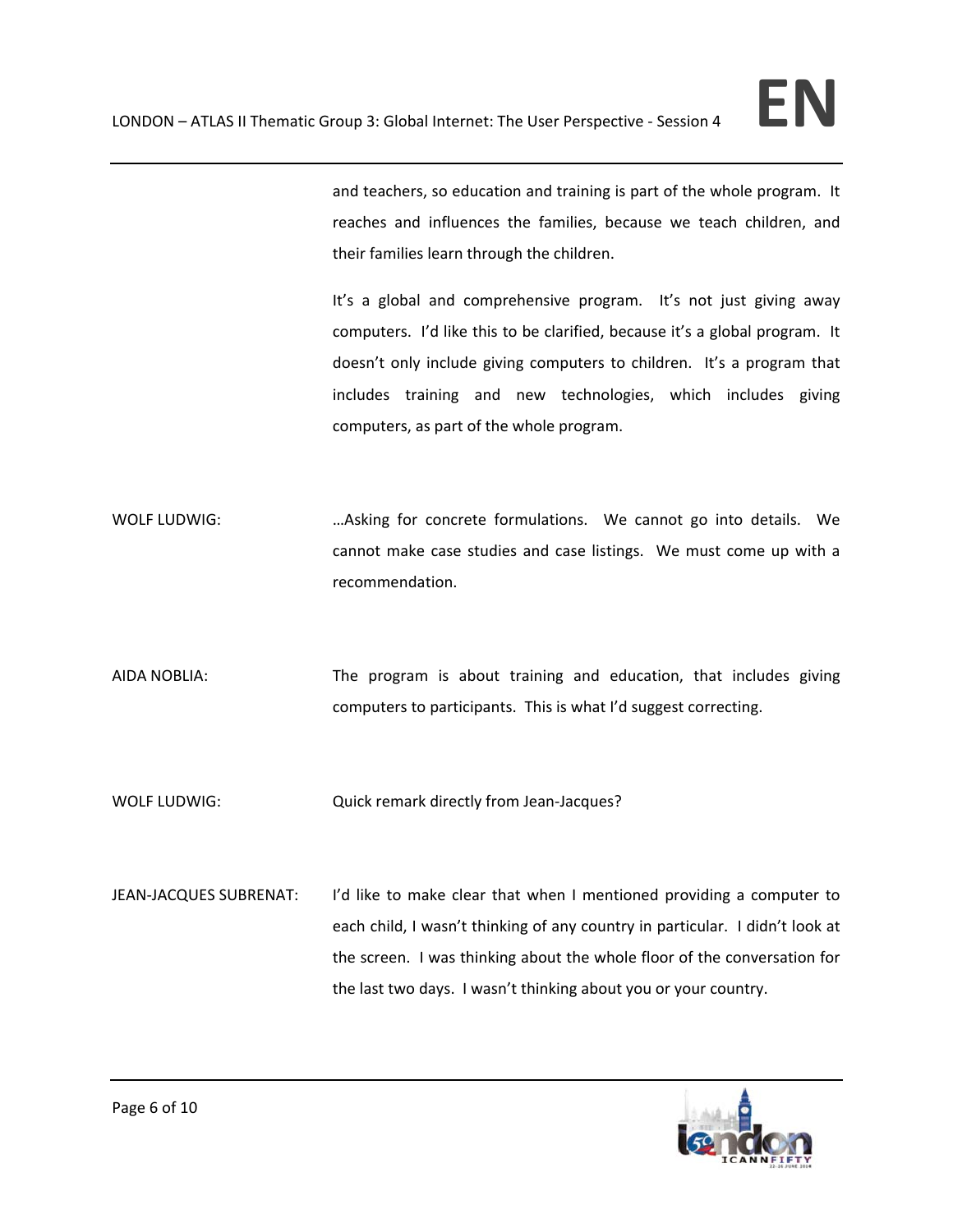| AIDA NOBLIA:          | Based on what I've seen on this screen, because I think your criticism or<br>your comments are positive, constructive criticism. Thanks a lot.                                                                                                                                                                                                                                                                                                                                                                  |
|-----------------------|-----------------------------------------------------------------------------------------------------------------------------------------------------------------------------------------------------------------------------------------------------------------------------------------------------------------------------------------------------------------------------------------------------------------------------------------------------------------------------------------------------------------|
| WOLF LUDWIG:          | Can we continue over here? Can we pass the microphone to Pastor<br>Peters?                                                                                                                                                                                                                                                                                                                                                                                                                                      |
| <b>PASTOR PETERS:</b> | I'm [unclear 28:29] the last item, we established trust in the Internet and<br>empowered end users to take part in policy development. I want to say<br>how we can include cost, cost in the sense that if there's one challenge<br>faced by the average end user, it's the cost that deals with Internet<br>usage. It varies from country to country. If there is a way we could look<br>at that, to reduce cost for the average user, that would be something<br>that would also help empower Internet users. |
| WOLF LUDWIG:          | I remember the cost factor comes at another point. It is included but<br>not under this point. I wouldn't just see empowerment under cost<br>calculation factors. The cost factor was discussed under accessibility this<br>morning.                                                                                                                                                                                                                                                                            |
| SPEAKER:              | I think he's coming into the trust was an issue on relating to cyber crime<br>and cyber fraud, and the fear and lack of trust, which is why people<br>cannot get onto the Internet. What you're talking about is important<br>but it relates to a different topic.                                                                                                                                                                                                                                              |

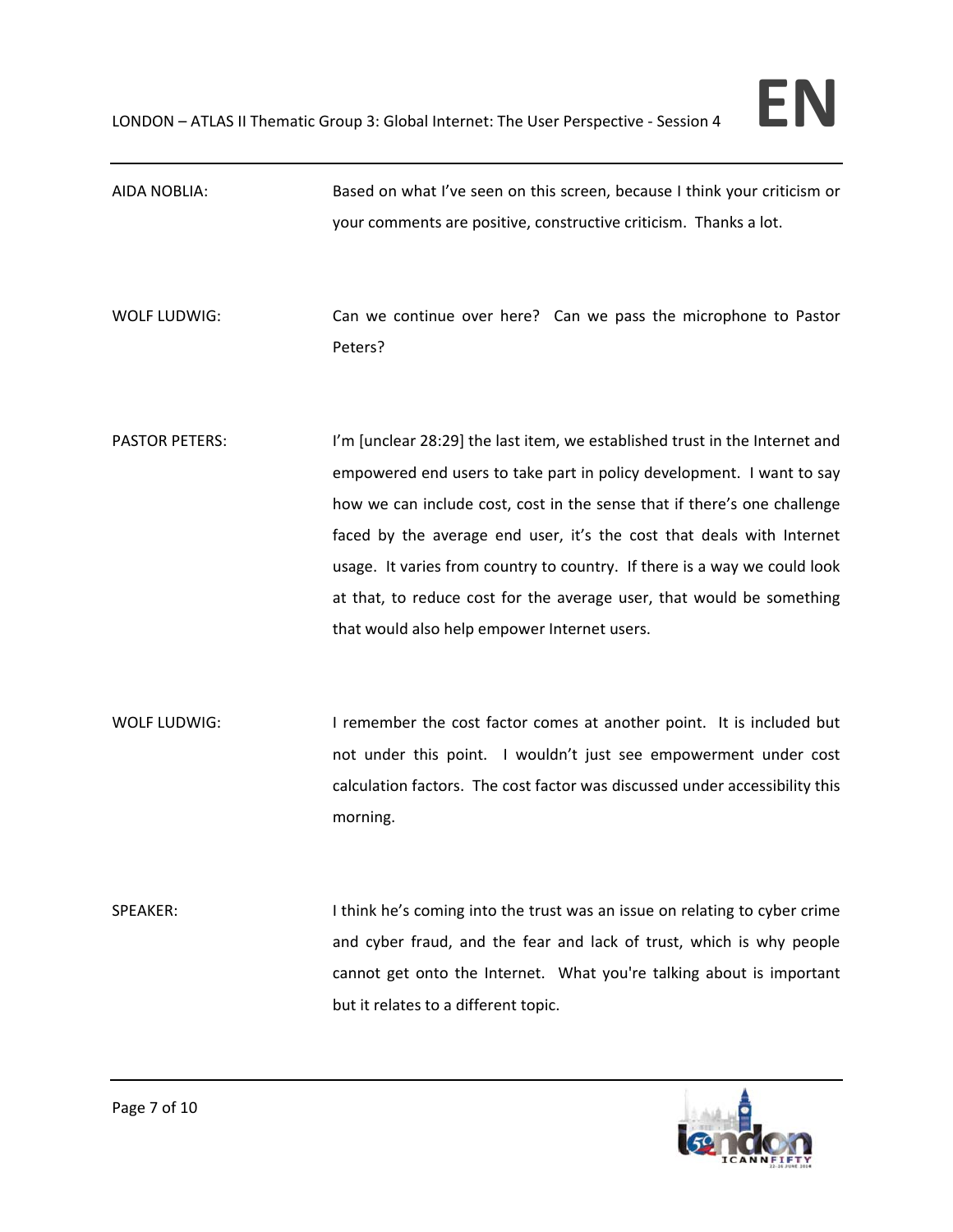

WOLF LUDWIG: Okay, any other comments? We included what was said so far for the revised version, but does it mean you are happy with the summaries and the conclusions we have here? Sergio?

[TAPE CHANGE ‐ AUDIO PART 2]

- WOLF LUDWIG: …They are best practices and will stand as best practices for the future. In such particular cases it may be justified to name them as a best practice. Can we agree on this? Let me frankly ask - is this a discrimination debate because my country is not named, and therefore I don't want any other country to be named?
- SPEAKER: No, because your suggestion should be based on the really official [monetary 00:38] efforts. Your perception of the situation regarding the WHOIS and the protection of rights, is actually not based on some research or… It's just coming from…
- WOLF LUDWIG: Sorry, very strong contradiction. Please name me another country which has a comparable or… Than Brazil? Name me any country with ITU or whatever reference?

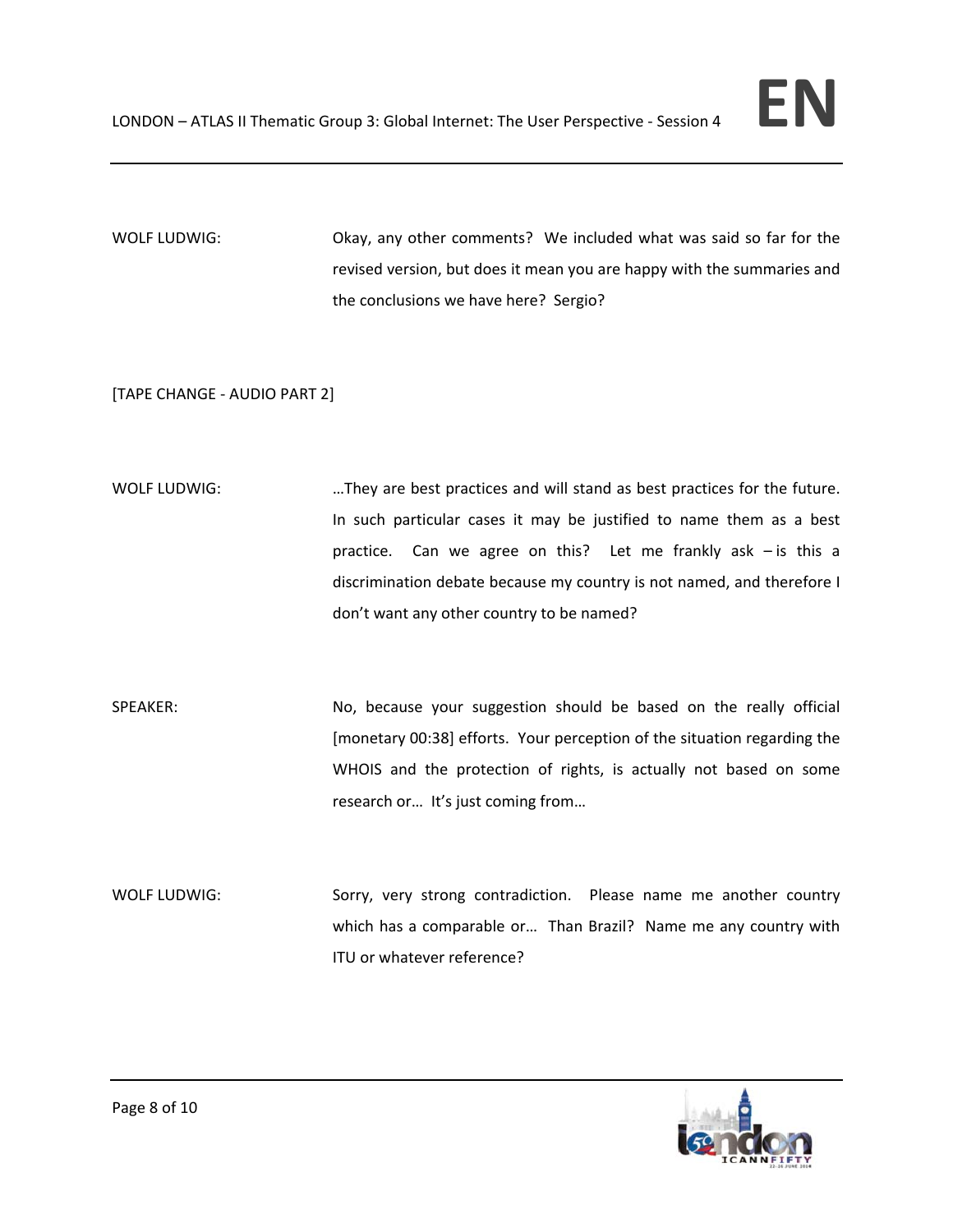| SPEAKER:            | Regarding the ITU, you know it's one of the first places that keep it [by<br>01:22] Norway, because they are really doing nice progress in<br>developing the framework.<br>It's the same assessment regarding<br>Singapore. That's why I will be very cautious in saying that this country<br>did big progress                                                                                                                                                                                                                                                                 |
|---------------------|--------------------------------------------------------------------------------------------------------------------------------------------------------------------------------------------------------------------------------------------------------------------------------------------------------------------------------------------------------------------------------------------------------------------------------------------------------------------------------------------------------------------------------------------------------------------------------|
| WOLF LUDWIG:        | For example, okay. My goodness! Pardon?                                                                                                                                                                                                                                                                                                                                                                                                                                                                                                                                        |
| SPEAKER:            | Just a question about the time $-$ how many more questions do we have<br>here and how much more time do we have left?                                                                                                                                                                                                                                                                                                                                                                                                                                                          |
| <b>WOLF LUDWIG:</b> | We have altogether four slides, three and a half? You have more? Okay.                                                                                                                                                                                                                                                                                                                                                                                                                                                                                                         |
| [GLENN MCKNIGHT]:   | What we have is some slides based on part of what was discussed. This<br>is not all of them. We went to lunch like everybody else. When we<br>came back we had about three or four minutes to look at these slides.<br>From my initial look that is not all the stuff. You may see some stuff<br>that's missing, because we haven't got to the slide yet. We'll do our<br>best, based on what we have, right?<br>Can I just say one thing? Can you supply that report? You were saying<br>certain countries had more digital rights? Maybe we could footnote it?<br>Thank you. |